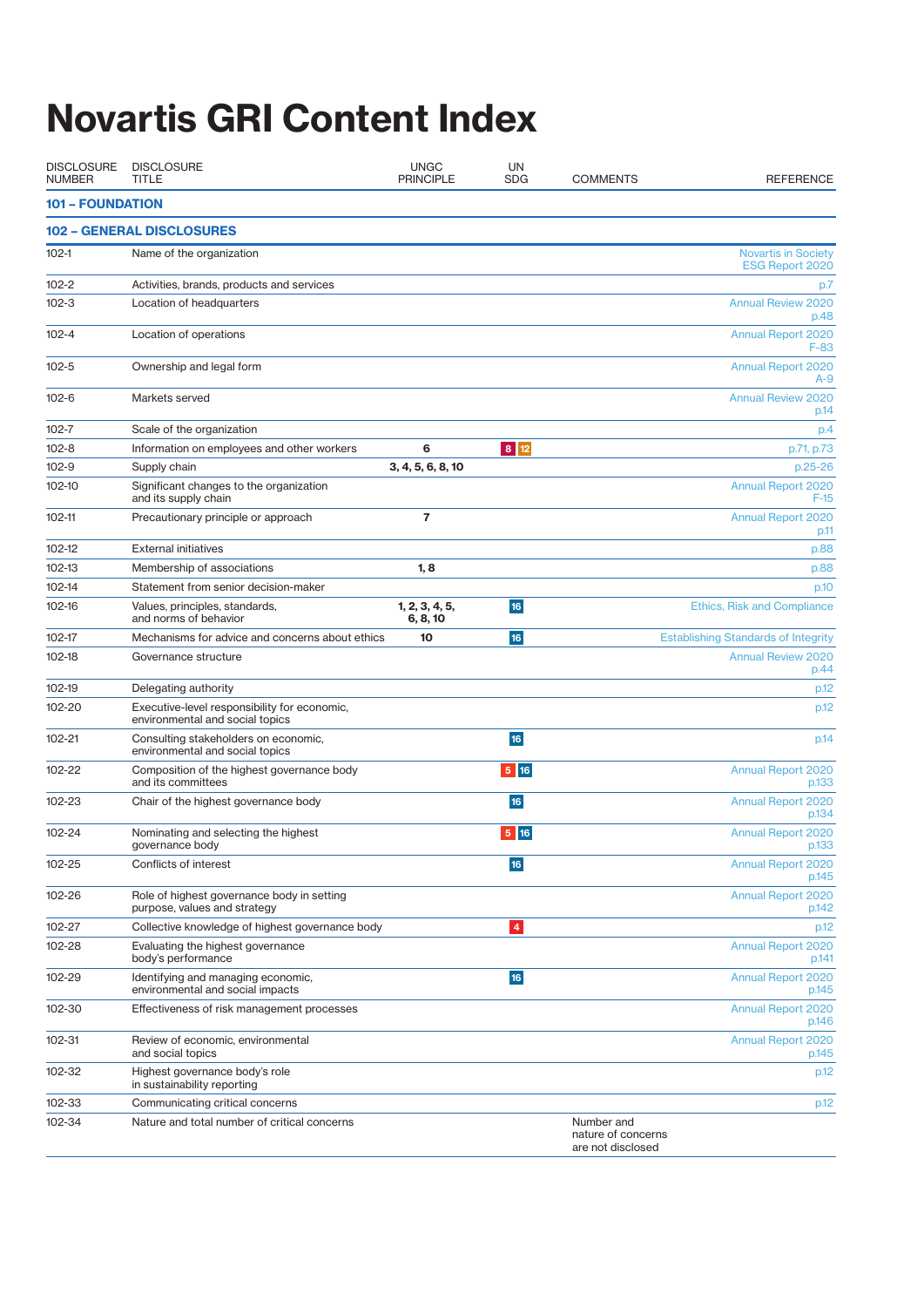| <b>DISCLOSURE</b><br><b>NUMBER</b> | <b>DISCLOSURE</b><br>TITLE                                                        | <b>UNGC</b><br><b>PRINCIPLE</b> | <b>UN</b><br><b>SDG</b> | <b>COMMENTS</b>                                     | <b>REFERENCE</b>                                                                          |
|------------------------------------|-----------------------------------------------------------------------------------|---------------------------------|-------------------------|-----------------------------------------------------|-------------------------------------------------------------------------------------------|
| 102-35                             | Remuneration policies                                                             |                                 |                         |                                                     | <b>Annual Report 2020</b><br>p.91                                                         |
| 102-36                             | Process for determining remuneration                                              |                                 |                         |                                                     | <b>Annual Report 2020</b><br>p.94                                                         |
| 102-37                             | Stakeholders' involvement in remuneration                                         |                                 | 16                      |                                                     | <b>Annual Report 2020</b><br>p.94                                                         |
| 102-38                             | Annual total compensation ratio                                                   |                                 |                         | Information<br>is confidential<br>and not disclosed |                                                                                           |
| 102-39                             | Percentage increase in annual<br>total compensation ratio                         |                                 |                         | Information<br>is confidential<br>and not disclosed |                                                                                           |
| 102-40                             | List of stakeholder groups                                                        |                                 |                         |                                                     | p.14                                                                                      |
| 102-41                             | Collective bargaining agreements                                                  | з                               | $\mathbf{8}$            |                                                     | p.71                                                                                      |
| 102-42                             | Identifying and selecting stakeholders                                            |                                 |                         |                                                     | p.14                                                                                      |
| 102-43                             | Approach to stakeholder engagement                                                |                                 |                         |                                                     | p.14                                                                                      |
| 102-44                             | Key topics and concerns raised                                                    |                                 |                         |                                                     | p.12                                                                                      |
| 102-45                             | Entities included in the consolidated<br>financial statements                     |                                 |                         |                                                     | <b>Annual Report 2020</b><br>$F-83$                                                       |
| 102-46                             | Defining report content and topic boundaries                                      |                                 |                         |                                                     | p.84                                                                                      |
| 102-47                             | List of material topics                                                           |                                 |                         |                                                     | p.86                                                                                      |
| 102-48                             | Restatements of information                                                       |                                 |                         |                                                     | p.68                                                                                      |
| 102-49                             | Changes in reporting                                                              |                                 |                         |                                                     | p.68                                                                                      |
| 102-50                             | Reporting period                                                                  |                                 |                         |                                                     | p.68                                                                                      |
| 102-51                             | Date of most recent report                                                        |                                 |                         |                                                     | p.68                                                                                      |
| 102-52                             | Reporting cycle                                                                   |                                 |                         |                                                     | p.68                                                                                      |
| 102-53                             | Contact point for questions regarding the report                                  |                                 |                         |                                                     | p.68                                                                                      |
| 102-54                             | Claims of reporting in accordance<br>with the GRI Standards                       |                                 |                         |                                                     | p.68                                                                                      |
| 102-55                             | <b>GRI Content Index</b>                                                          |                                 |                         |                                                     | p.78                                                                                      |
| 102-56                             | External assurance                                                                |                                 |                         |                                                     | p.90                                                                                      |
|                                    | <b>103 - MANAGEMENT APPROACH</b>                                                  |                                 |                         |                                                     |                                                                                           |
| $103-1$                            | Explanation of the material topic and its boundary                                |                                 |                         |                                                     | <b>Corporate Responsibility</b><br><b>Materiality Assessment</b><br><b>Results Report</b> |
| $103 - 2$                          | The management approach and its components                                        |                                 |                         |                                                     | <b>Corporate Responsibility</b><br><b>Materiality Assessment</b><br><b>Results Report</b> |
| $103 - 3$                          | Evaluation of the management approach                                             |                                 |                         |                                                     | <b>Novartis in Society</b><br>ESG Report 2020                                             |
| 200 - ECONOMIC                     |                                                                                   |                                 |                         |                                                     |                                                                                           |
| 201-1                              | Direct economic value generated and distributed                                   |                                 |                         |                                                     | <b>Annual Review 2020</b><br>p.8, p.13                                                    |
| 201-2                              | Financial implications and other risks and<br>opportunities due to climate change | 7, 8, 9                         | 13                      |                                                     | <b>Annual Report 2020</b><br>p.22                                                         |
| 203-2                              | Significant indirect economic impacts                                             |                                 | 8 10 17<br>$\mathbf{1}$ |                                                     | p.16, p.89                                                                                |
| 204-1                              | Proportion of spending on local suppliers                                         |                                 |                         |                                                     | <b>Novartis ESG Index</b>                                                                 |
| 205-1                              | Operations assessed for risks related to corruption                               | 10                              | 16                      |                                                     | p.20                                                                                      |
| 206-1                              | Legal actions for anti-competitive behavior,<br>anti-trust and monopoly practices |                                 |                         |                                                     | <b>Annual Report 2020</b><br>$F-49$                                                       |
| 207-1                              | Approach to tax                                                                   |                                 |                         |                                                     | <b>Annual Report 2020</b><br>p. 171                                                       |
|                                    |                                                                                   |                                 |                         |                                                     | <b>Novartis Tax Policy Statement</b>                                                      |
| 207-2                              | Tax governance, control, and risk management                                      |                                 |                         |                                                     | <b>Annual Report 2020</b><br>p.171                                                        |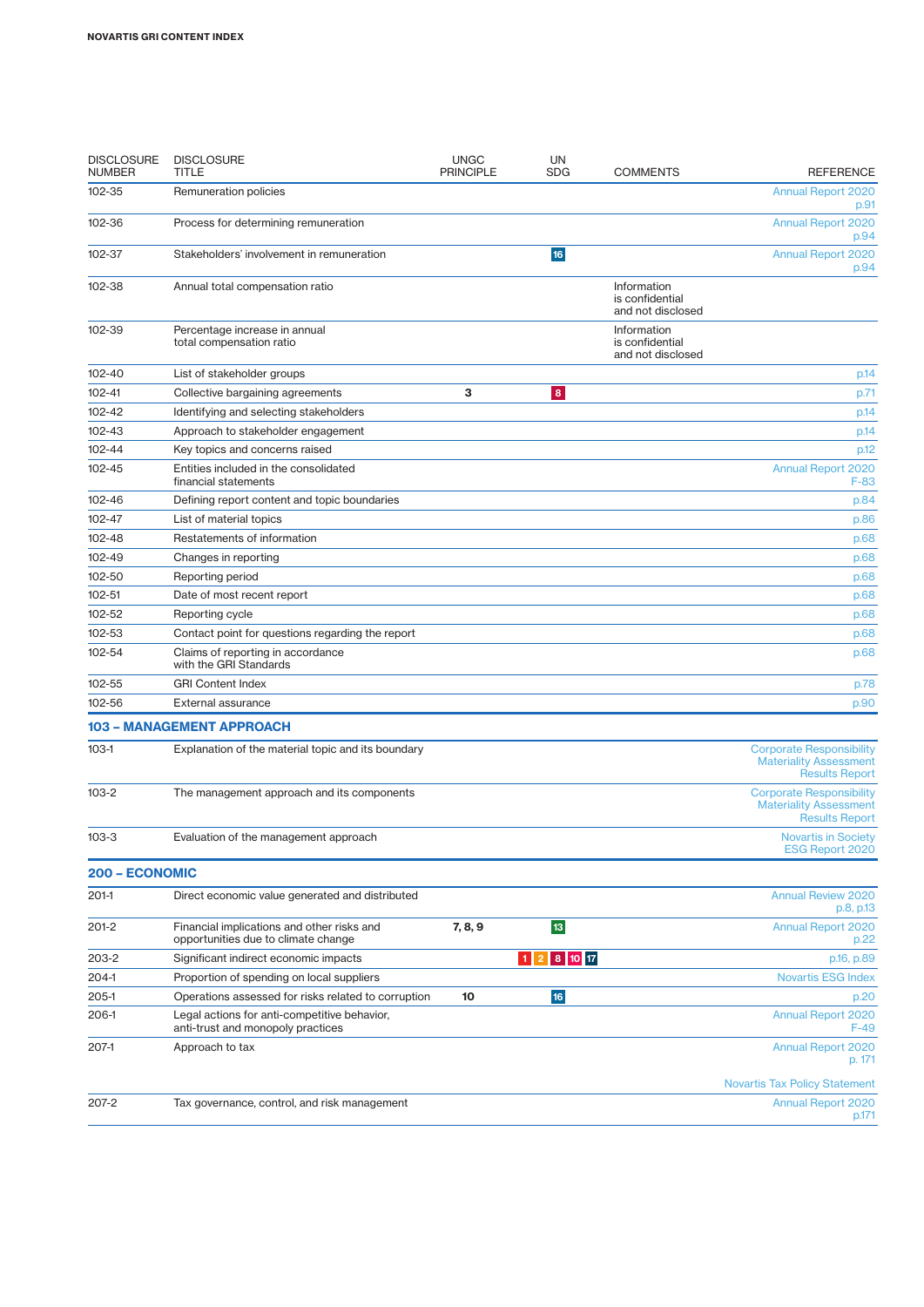| <b>DISCLOSURE</b><br><b>NUMBER</b> | <b>DISCLOSURE</b><br>TITLE                                                         | <b>UNGC</b><br><b>PRINCIPLE</b> | UN<br><b>SDG</b>                                                | <b>COMMENTS</b> | <b>REFERENCE</b>                                           |
|------------------------------------|------------------------------------------------------------------------------------|---------------------------------|-----------------------------------------------------------------|-----------------|------------------------------------------------------------|
| <b>300 - ENVIRONMENT</b>           |                                                                                    |                                 |                                                                 |                 |                                                            |
| $301 - 2$                          | Recycled input materials used                                                      | 8                               | 8 12                                                            |                 | Novartis Health, Safety and<br>Environment (HSE) Data 2020 |
| $301 - 3$                          | Reclaimed products and their packaging materials                                   | 8                               | $\begin{array}{ c c c }\n\hline\n8 & 12 \\ \hline\n\end{array}$ |                 | Waste                                                      |
| $302 - 1$                          | Energy consumption within the organization                                         | 7, 8, 9                         | 7 8 12 13                                                       |                 | Novartis Health, Safety and<br>Environment (HSE) Data 2020 |
| $302 - 2$                          | Energy consumption outside of the organization                                     | 8                               | 7 8 12 13                                                       |                 | Novartis Health, Safety and<br>Environment (HSE) Data 2020 |
| $302 - 3$                          | Energy intensity                                                                   | 8                               | 7 8 12 13                                                       |                 | Novartis Health, Safety and<br>Environment (HSE) Data 2020 |
| $302 - 4$                          | Reduction of energy consumption                                                    | 7, 8, 9                         | 7 8 12 13                                                       |                 | Novartis Health, Safety and<br>Environment (HSE) Data 2020 |
| $302 - 5$                          | Reductions in energy requirements<br>of products and services                      | 8,9                             | 7 8 12 13                                                       |                 | Novartis Health, Safety and<br>Environment (HSE) Data 2020 |
| $303-1$                            | Water withdrawal by source                                                         | 7, 8                            | $6 \overline{12}$                                               |                 | Novartis Health, Safety and<br>Environment (HSE) Data 2020 |
| $303 - 2$                          | Water sources significantly affected<br>by withdrawal of water                     | 7, 8, 9                         | $6 \mid 12$                                                     |                 | Novartis Health, Safety and<br>Environment (HSE) Data 2020 |
| $303 - 3$                          | Water recycled and reused                                                          | 7, 8, 19                        | 6 12                                                            |                 | Novartis Health, Safety and<br>Environment (HSE) Data 2020 |
| $305 - 1$                          | Direct (Scope 1) GHG emissions                                                     | 7, 8                            | 3 12 13 14 15                                                   |                 | Novartis Health, Safety and<br>Environment (HSE) Data 2020 |
| $305 - 2$                          | Energy indirect (Scope 2) GHG emissions                                            | 7,8                             | 3 12 13 14 15                                                   |                 | Novartis Health, Safety and<br>Environment (HSE) Data 2020 |
| $305 - 3$                          | Other indirect (Scope 3) GHG emissions                                             | 7,8                             | 3 12 13 14 15                                                   |                 | Novartis Health, Safety and<br>Environment (HSE) Data 2020 |
| $305 - 4$                          | GHG emissions intensity                                                            | 8                               | 13 14 15                                                        |                 | Novartis Health, Safety and<br>Environment (HSE) Data 2020 |
| $305 - 5$                          | <b>Reduction of GHG emissions</b>                                                  | 7, 8, 9                         | 13 14 15                                                        |                 | Novartis Health, Safety and<br>Environment (HSE) Data 2020 |
| $305 - 6$                          | Emissions of ozone-depleting substances (ODS)                                      | 7, 8, 9                         | $3 \mid 12$                                                     |                 | Novartis Health, Safety and<br>Environment (HSE) Data 2020 |
| 305-7                              | Nitrogen oxides (NOX), sulfur oxides (SOX),<br>and other significant air emissions | 7, 8, 9                         | 3 12 14 15                                                      |                 | Novartis Health, Safety and<br>Environment (HSE) Data 2020 |
| 306-1                              | Water discharge by quality and destination                                         | 7, 8, 9                         | 3 6 12 14                                                       |                 | Novartis Health, Safety and<br>Environment (HSE) Data 2020 |
| 306-2                              | Waste by type and disposal method                                                  | 7, 8                            | $3 \quad 6 \quad 12$                                            |                 | Novartis Health, Safety and<br>Environment (HSE) Data 2020 |
| 308-1                              | New suppliers that were screened<br>using environmental criteria                   | 8                               |                                                                 |                 | p.25                                                       |
| 308-2                              | Negative environmental impacts in the supply<br>chain and actions taken            |                                 |                                                                 |                 | p.25                                                       |